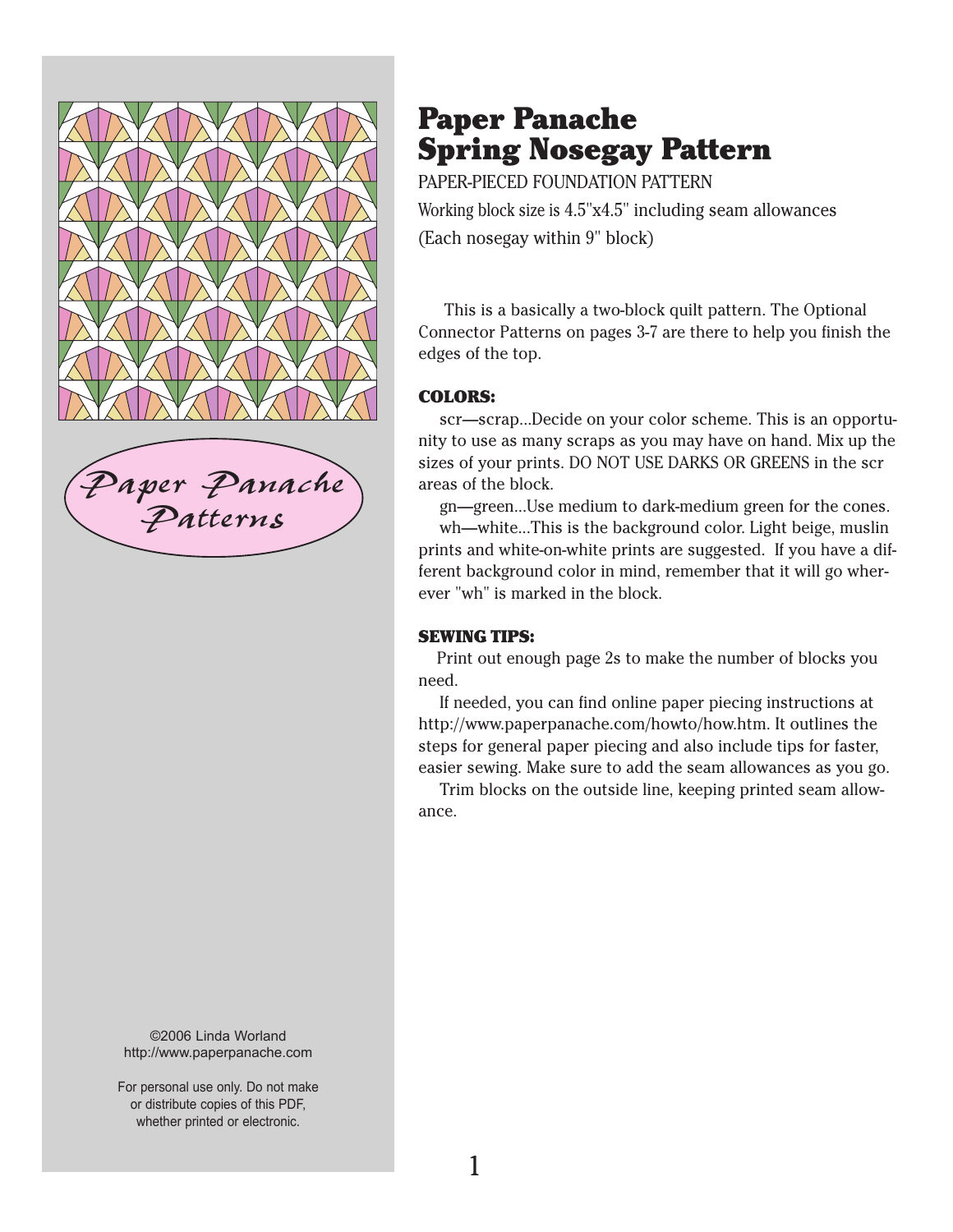



## Paper Panache Spring Nosegay Main Pattern Pieces

Each block 4.5"x4.5" including seam allowances

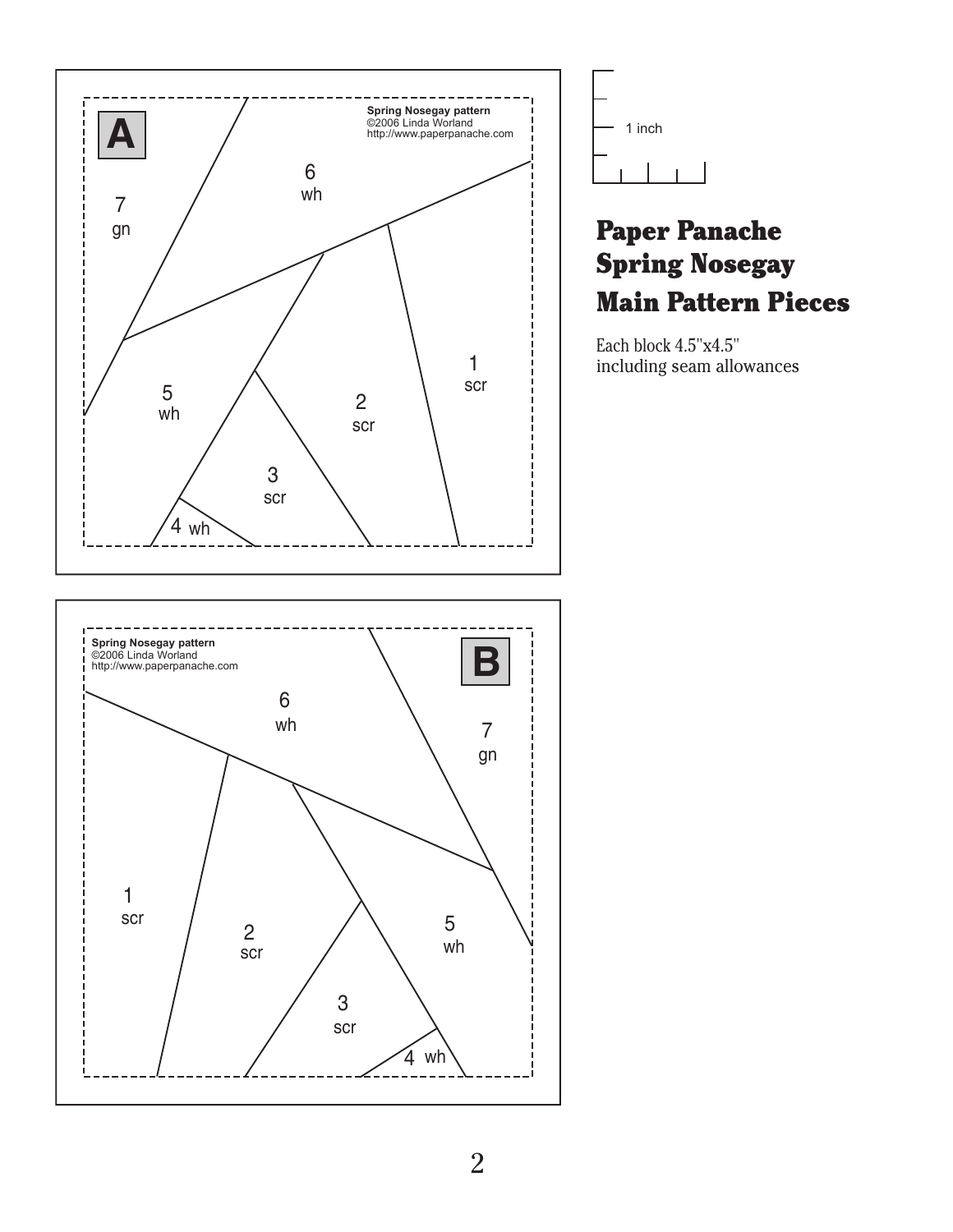# OPTIONAL CONNECTOR PATTERNS

Please note the different layout options below. The connector patterns needed are available on the following pages.











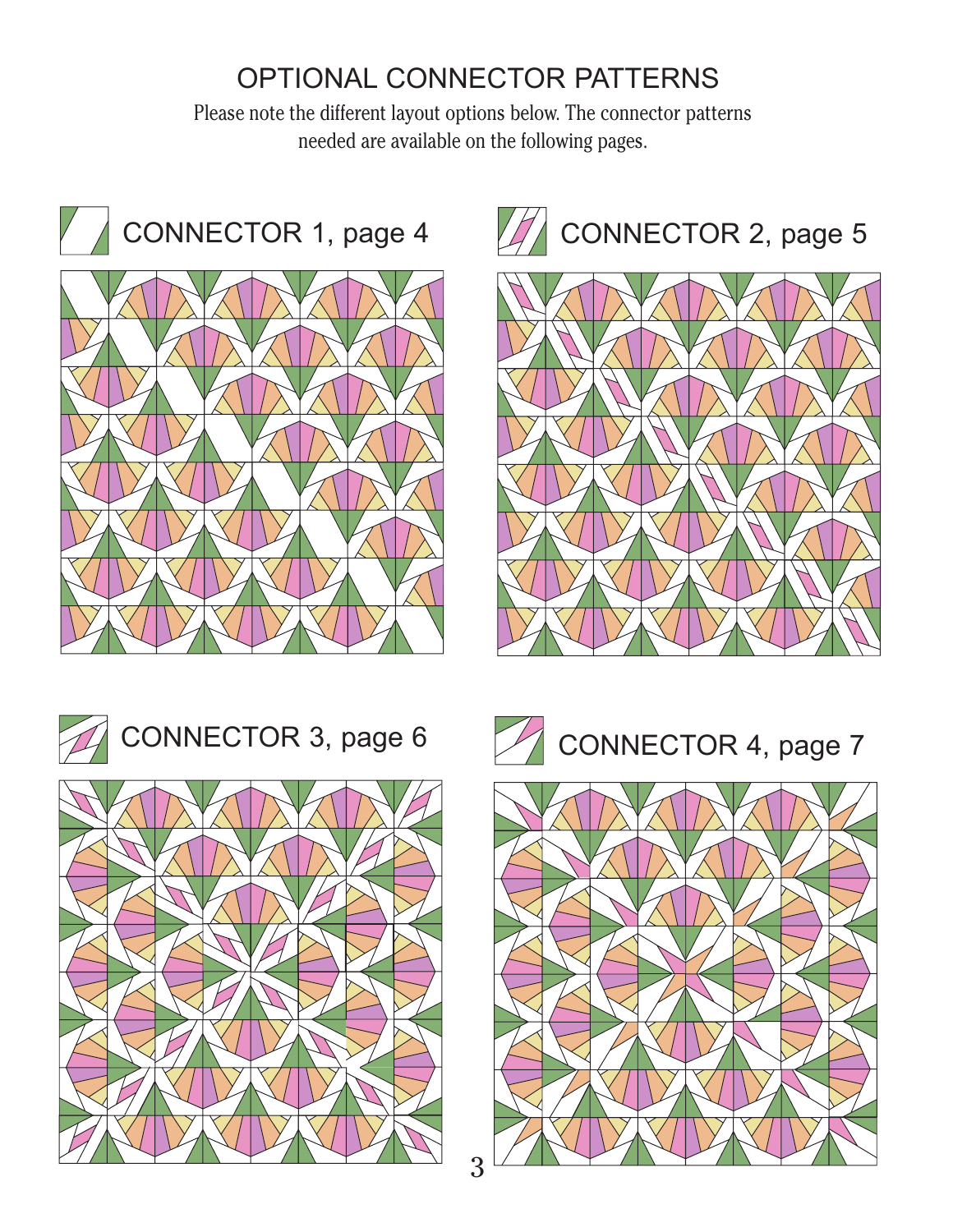



This extra block pattern allows you to make the Connector #1 setting variation shown on page 3.

For personal use only. Do not make or distribute copies of this PDF, whether printed or electronic.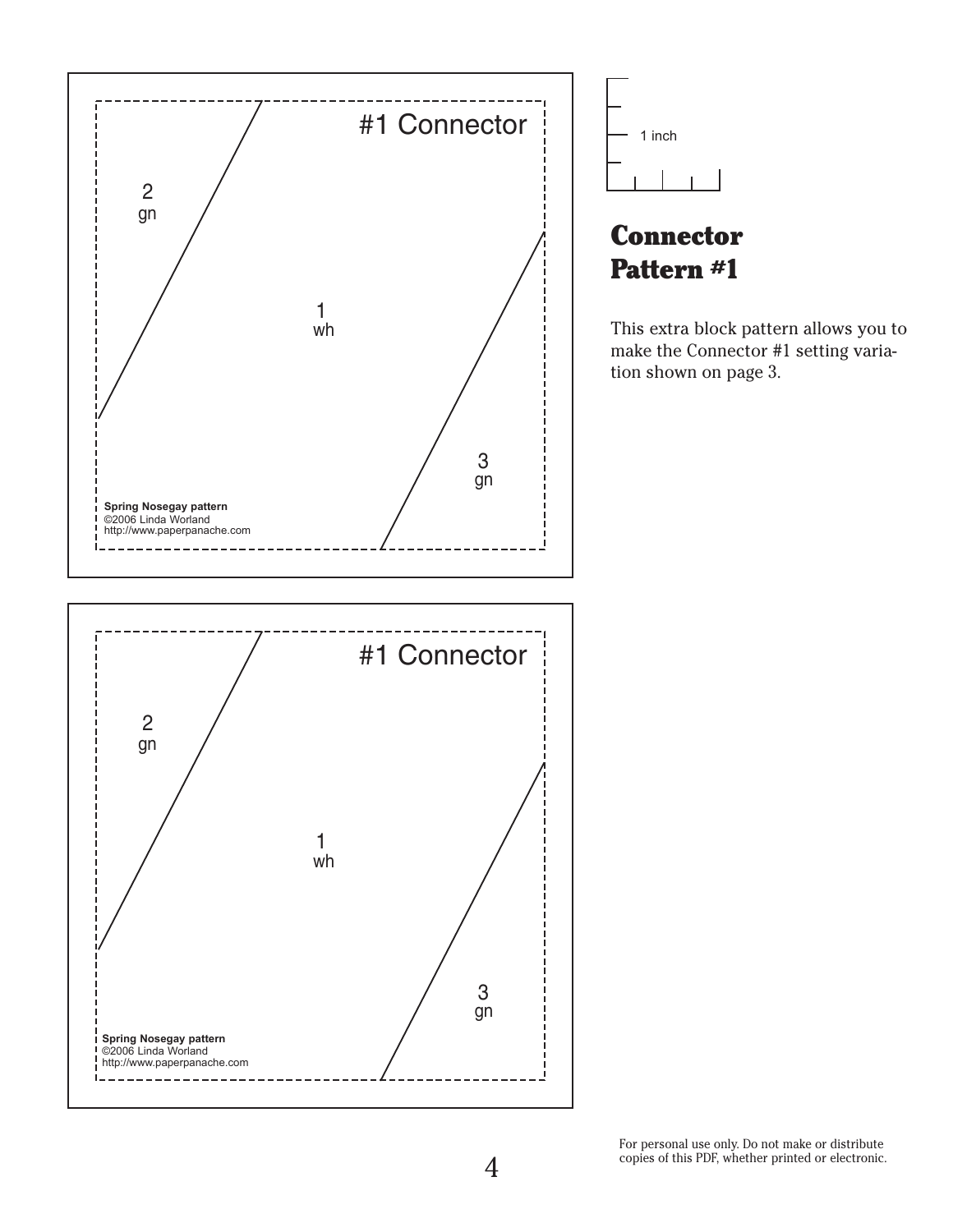



This extra block pattern allows you to make the Connector #2 setting varia-

For personal use only. Do not make or distribute copies of this PDF, whether printed or electronic.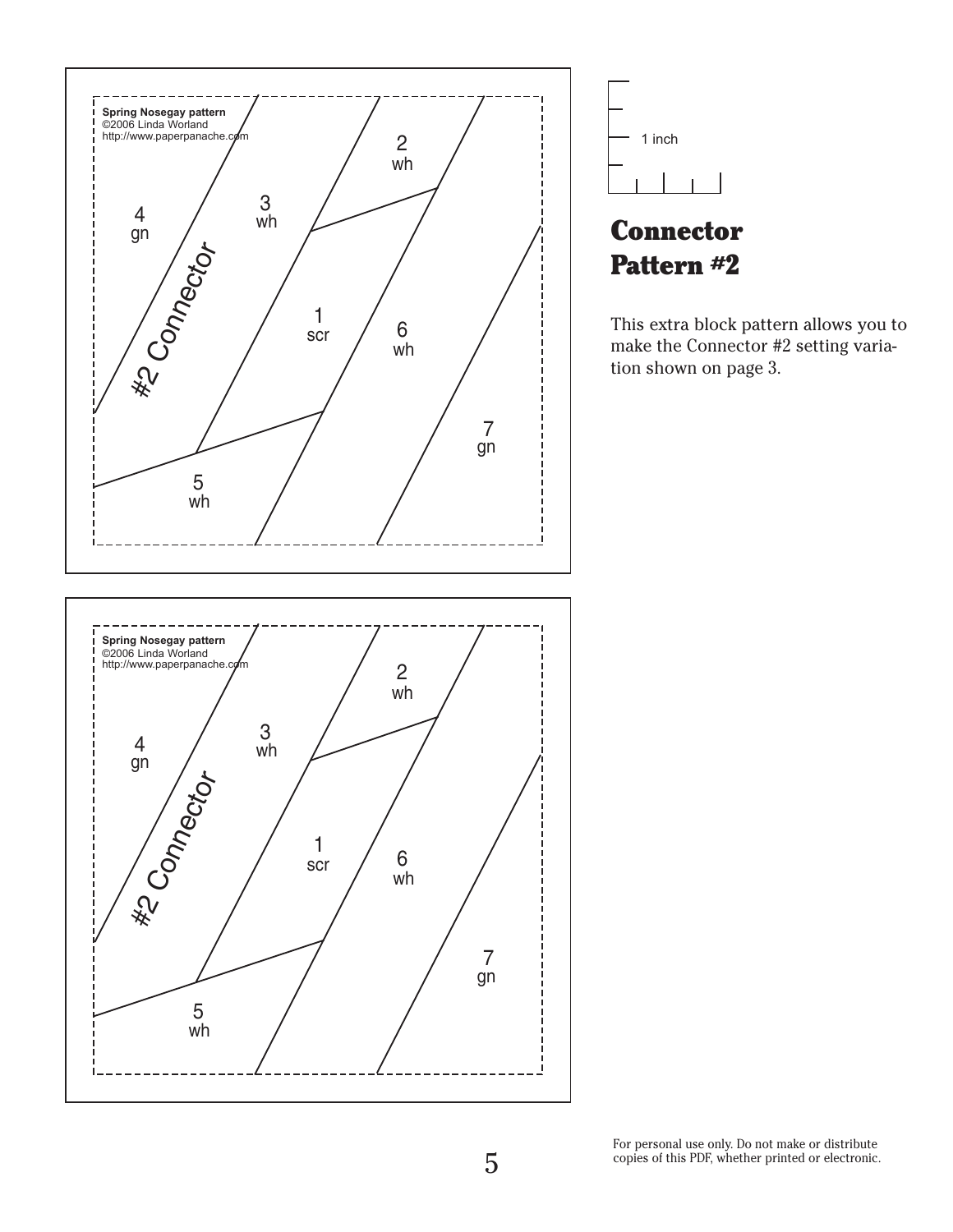





Two on a page for easier printing.

This extra block pattern allows you to make the Connector #3 setting variation shown on page 3.

This block is not part of the drawing. (Make only A & B blocks for drawing, please.)